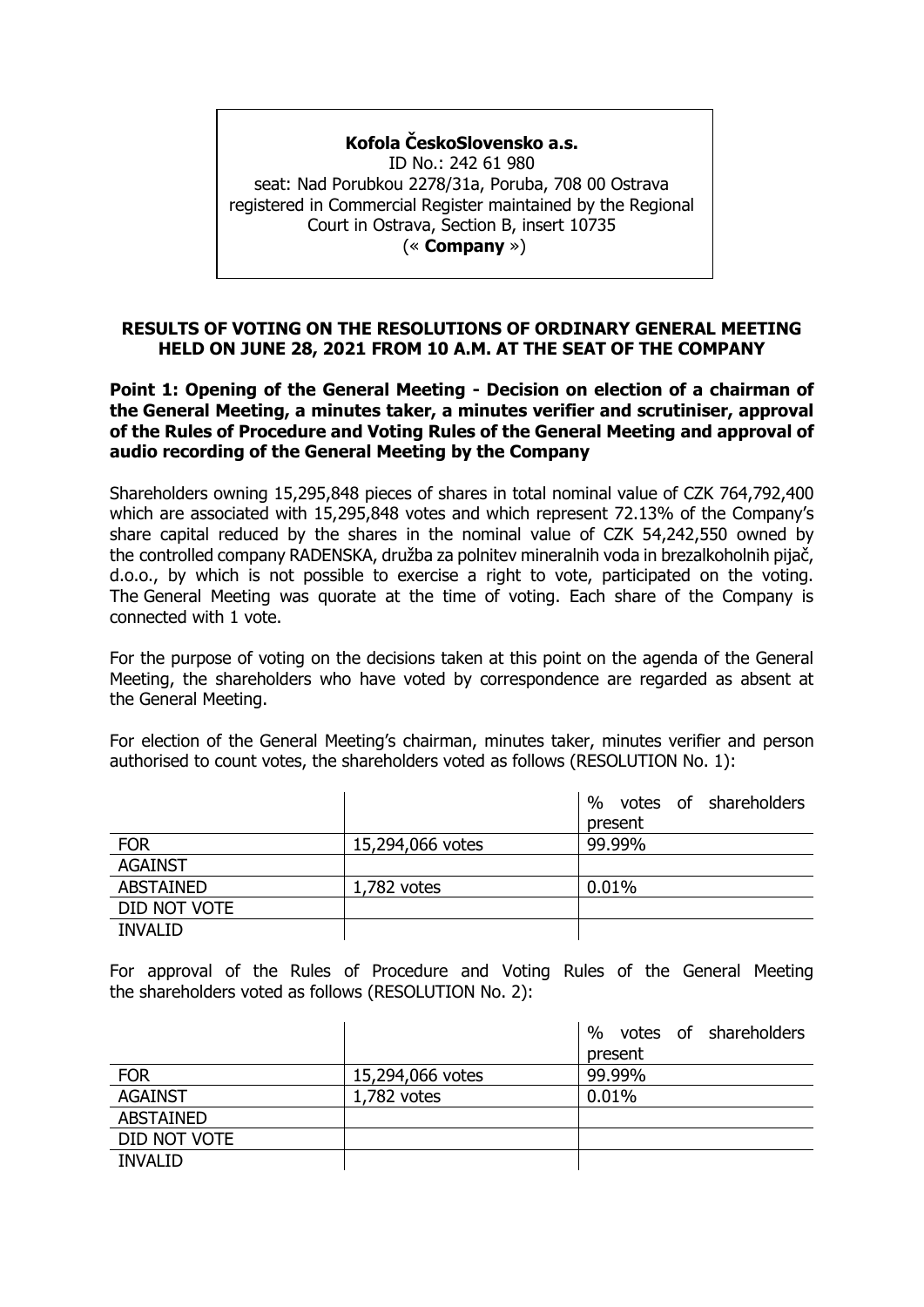For approval of audio recording of the General Meeting by the Company the shareholders voted as follows (RESOLUTION No. 3):

|                  |                  | %<br>votes of shareholders |
|------------------|------------------|----------------------------|
|                  |                  | present                    |
| <b>FOR</b>       | 15,294,066 votes | 99.99%                     |
| <b>AGAINST</b>   | $1,782$ votes    | 0.01%                      |
| <b>ABSTAINED</b> |                  |                            |
| DID NOT VOTE     |                  |                            |
| <b>INVALID</b>   |                  |                            |

#### **Point 2: Decision on amendment of the Articles of Association of the Company**

Shareholders owning 15,726,304 pieces of shares in total nominal value of CZK 786,315,200 which are associated with 15,726,304 votes and which represent 74.16% of the Company's share capital reduced by the shares in the nominal value of CZK 54,242,550 owned by the controlled company RADENSKA, družba za polnitev mineralnih voda in brezalkoholnih pijač, d.o.o., by which is not possible to exercise a right to vote, participated on the voting. For the purpose of voting on this point of the agenda of the General Meeting the shareholders owning 430,456 pieces of listed common registered shares, each of a face value of CZK 50, delivered their ballot. The shareholders voting by correspondence are presumed to be present at the General Meeting. The General Meeting was quorate at the time of voting. Each share of the Company is connected with 1 vote.

For approval of the amendment to the Articles of Association of the Company the shareholders voted as follows (RESOLUTION No. 4):

|                  |                  | votes of shareholders<br>$\%$ |
|------------------|------------------|-------------------------------|
|                  |                  | present                       |
| <b>FOR</b>       | 15,724,522 votes | 99.99%                        |
| <b>AGAINST</b>   |                  |                               |
| <b>ABSTAINED</b> | $1,782$ votes    | 0.01%                         |
| DID NOT VOTE     |                  |                               |
| <b>INVALID</b>   |                  |                               |

#### **Point 3: Acknowledgement of the resignation of a Supervisory Board member and election of new Company Supervisory Board members:**

Shareholders owning 15,726,304 pieces of shares in total nominal value of CZK 786,315,200 which are associated with 15,726,304 votes and which represent 74.16% of the Company's share capital reduced by the shares in the nominal value of CZK 54,242,550 owned by the controlled company RADENSKA, družba za polnitev mineralnih voda in brezalkoholnih pijač, d.o.o., by which is not possible to exercise a right to vote, participated on the voting. For the purpose of voting on this point of the agenda of the General Meeting the shareholders owning 430,456 pieces of listed common registered shares, each of a face value of CZK 50, delivered their ballot. The shareholders voting by correspondence are presumed to be present at the General Meeting. The General Meeting was quorate at the time of voting. Each share of the Company is connected with 1 vote.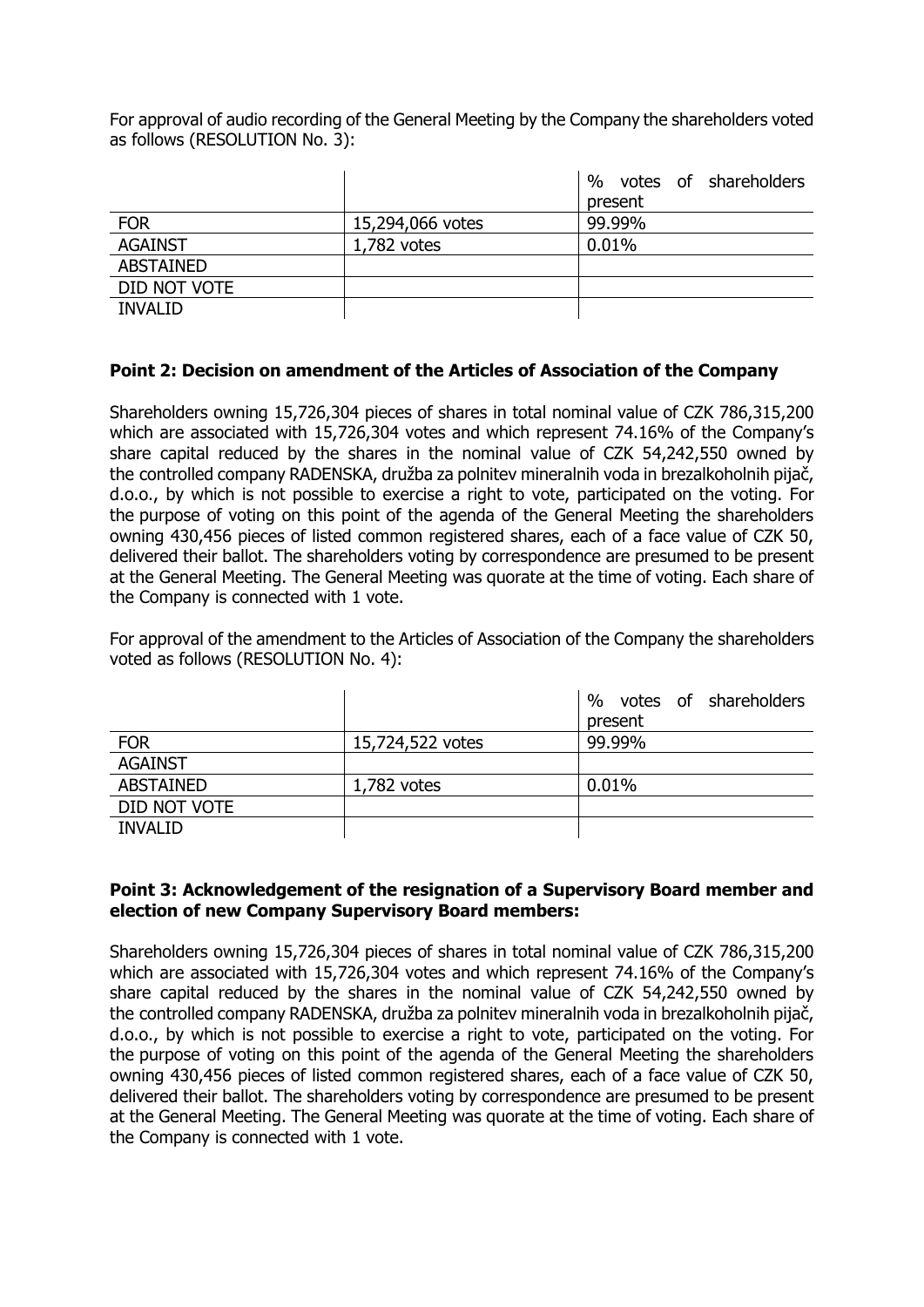For approval of the acknowledgement of resignation of Mr. Petr Pravda the shareholders voted as follows (RESOLUTION No. 5):

|                  |                  | $\%$<br>votes of shareholders |
|------------------|------------------|-------------------------------|
|                  |                  | present                       |
| <b>FOR</b>       | 15,724,522 votes | 99.99%                        |
| <b>AGAINST</b>   |                  |                               |
| <b>ABSTAINED</b> | $1,782$ votes    | 0.01%                         |
| DID NOT VOTE     |                  |                               |
| <b>INVALID</b>   |                  |                               |

For approval of the new members of the Supervisory Board the shareholders voted as follows (RESOLUTION No. 6):

|                  |                  | %<br>votes of shareholders |
|------------------|------------------|----------------------------|
|                  |                  | present                    |
| <b>FOR</b>       | 15,682,247 votes | 99.72%                     |
| <b>AGAINST</b>   | 22,513 votes     | 0.14%                      |
| <b>ABSTAINED</b> | 21,544 votes     | 0.14%                      |
| DID NOT VOTE     |                  |                            |
| <b>INVALID</b>   |                  |                            |

**Point 4: Report of the Board of Directors on the business activities of the Company and the state of its assets for the year 2020 and the Summary Explanatory Report regarding the matters pursuant to Section 118 par. 5 letter a) to k) of the Act No. 256/2004 Coll., Capital Market Undertakings Act, and the Conclusions of the Report on Relations Between the Controlling Entity and the Controlled entity and Between the Controlled Entity and Entities Controlled by the Same Controlling Entity for the year 2020**

There was no voting on that point.

**Point 5: Report of the Supervisory Board on the results of control activities including information on the review of the Report on Relations** 

There was no voting on that point.

#### **Point 6: Approval of the Company´s financial statements for the year 2020 and the consolidated financial statements of Kofola ČeskoSlovensko group for the year 2020**

Shareholders owning 15,726,304 pieces of shares in total nominal value of CZK 786,315,200 which are associated with 15,726,304 votes and which represent 74.16% of the Company's share capital reduced by the shares in the nominal value of CZK 54,242,550 owned by the controlled company RADENSKA, družba za polnitev mineralnih voda in brezalkoholnih pijač, d.o.o., by which is not possible to exercise a right to vote, participated on the voting. For the purpose of voting on this point of the agenda of the General Meeting the shareholders owning 430,456 pieces of listed common registered shares, each of a face value of CZK 50, delivered their ballot. The shareholders voting by correspondence are presumed to be present at the General Meeting. The General Meeting was quorate at the time of voting. Each share of the Company is connected with 1 vote.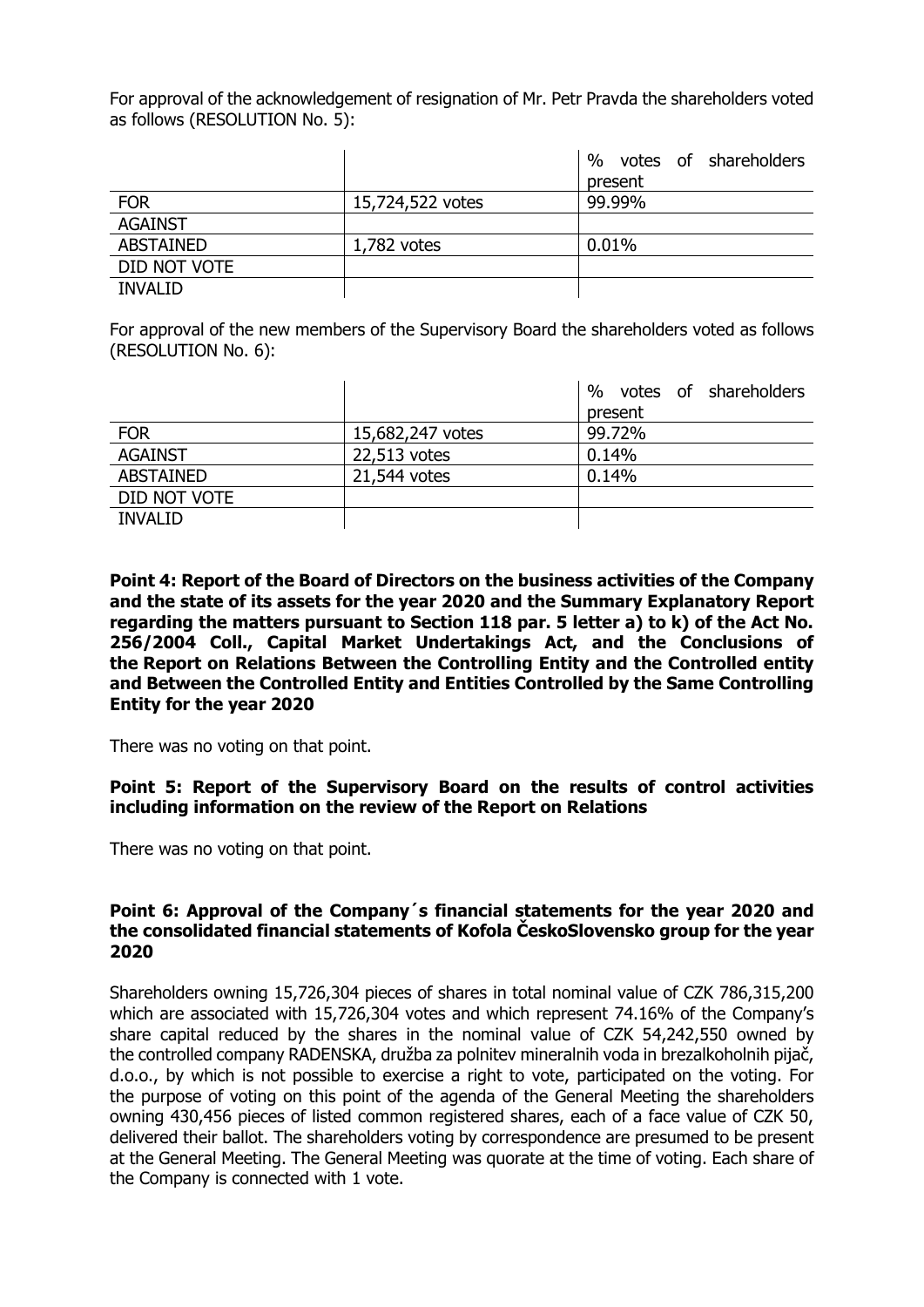For approval of the Company´s financial statements for the year 2020, the shareholders voted as follows (RESOLUTION No. 7):

|                  |                  | votes of shareholders<br>$\%$ |
|------------------|------------------|-------------------------------|
|                  |                  | present                       |
| <b>FOR</b>       | 15,726,304 votes | 100%                          |
| <b>AGAINST</b>   |                  |                               |
| <b>ABSTAINED</b> |                  |                               |
| DID NOT VOTE     |                  |                               |
| <b>INVALID</b>   |                  |                               |

For the approval of the consolidated financial statements of Kofola ČeskoSlovensko group for the year 2020, the shareholders voted as follows (RESOLUTION No. 8):

|                  |                  | %<br>votes of shareholders<br>present |
|------------------|------------------|---------------------------------------|
| <b>FOR</b>       | 15,726,304 votes | 100%                                  |
| <b>AGAINST</b>   |                  |                                       |
| <b>ABSTAINED</b> |                  |                                       |
| DID NOT VOTE     |                  |                                       |
| <b>INVALID</b>   |                  |                                       |

#### **Point 7: Approval of the Report on Remuneration for 2020**

Shareholders owning 15,726,304 pieces of shares in total nominal value of CZK 786,315,200 which are associated with 15,726,304 votes and which represent 74.16% of the Company's share capital reduced by the shares in the nominal value of CZK 54,242,550 owned by the controlled company RADENSKA, družba za polnitev mineralnih voda in brezalkoholnih pijač, d.o.o., by which is not possible to exercise a right to vote, participated on the voting. For the purpose of voting on this point of the agenda of the General Meeting the shareholders owning 430,456 pieces of listed common registered shares, each of a face value of CZK 50, delivered their ballot. The shareholders voting by correspondence are presumed to be present at the General Meeting. The General Meeting was quorate at the time of voting. Each share of the Company is connected with 1 vote.

For the approval of the Report on Remuneration the shareholders voted as follows (RESOLUTION No. 9):

|                  |                  | %<br>votes of shareholders |
|------------------|------------------|----------------------------|
|                  |                  | present                    |
| <b>FOR</b>       | 15,682,194 votes | 99.72%                     |
| <b>AGAINST</b>   | 42,275 votes     | 0.27%                      |
| <b>ABSTAINED</b> | $1,835$ votes    | 0.01%                      |
| DID NOT VOTE     |                  |                            |
| <b>INVALID</b>   |                  |                            |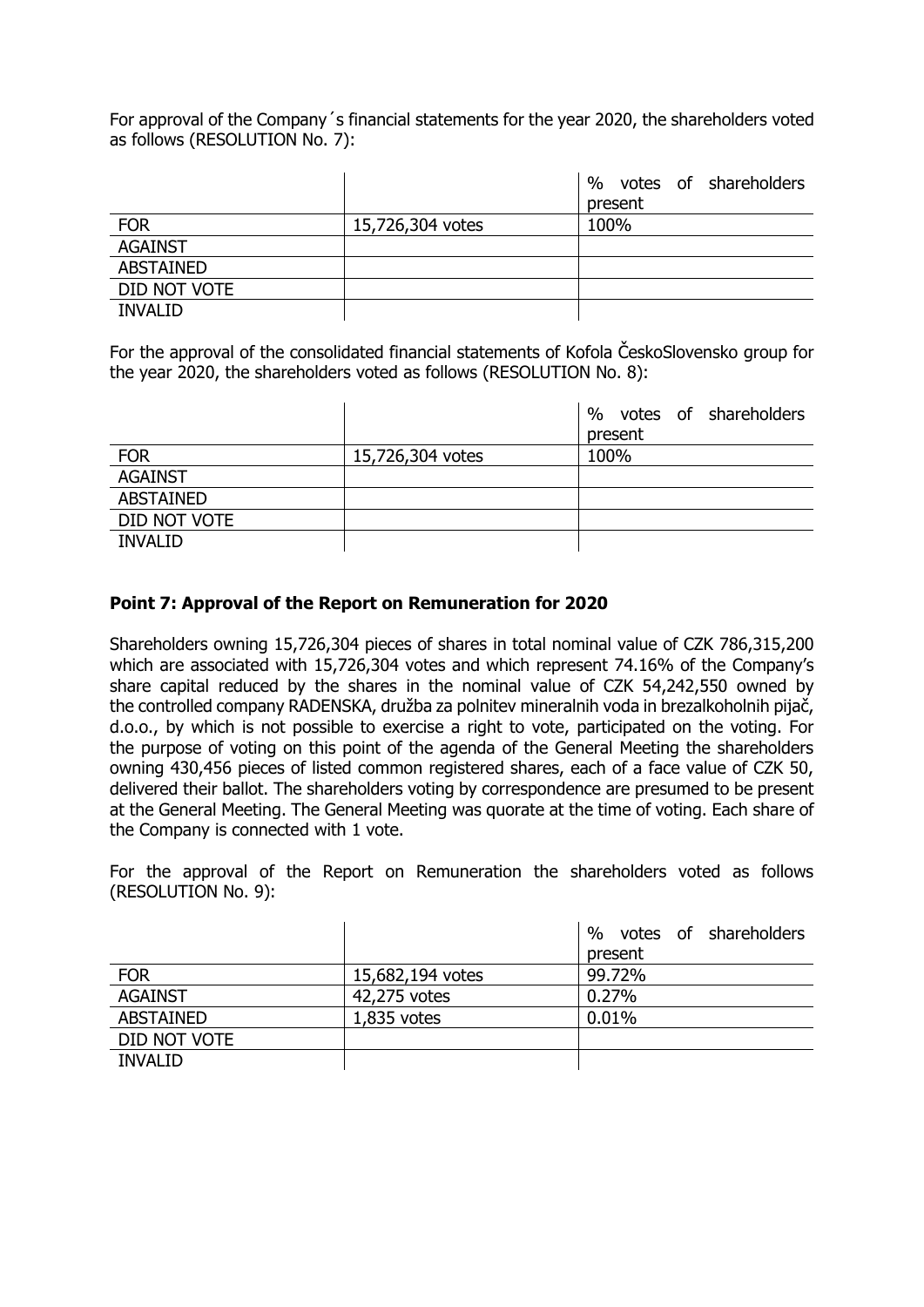## **Point 8: Approval of the amendment to the Policy of remuneration of Company bodies members:**

Shareholders owning 15,726,304 pieces of shares in total nominal value of CZK 786,315,200 which are associated with 15,726,304 votes and which represent 74.16% of the Company's share capital reduced by the shares in the nominal value of CZK 54,242,550 owned by the controlled company RADENSKA, družba za polnitev mineralnih voda in brezalkoholnih pijač, d.o.o., by which is not possible to exercise a right to vote, participated on the voting. For the purpose of voting on this point of the agenda of the General Meeting the shareholders owning 430,456 pieces of listed common registered shares, each of a face value of CZK 50, delivered their ballot. The shareholders voting by correspondence are presumed to be present at the General Meeting. The General Meeting was quorate at the time of voting. Each share of the Company is connected with 1 vote.

For the approval of the amendment to the remuneration policy, the shareholders voted as follows (RESOLUTION No. 10):

|                  |                  | votes of shareholders<br>$\frac{0}{0}$ |
|------------------|------------------|----------------------------------------|
|                  |                  | present                                |
| <b>FOR</b>       | 15,684,029 votes | 99.73%                                 |
| <b>AGAINST</b>   | 42,275 votes     | 0.27%                                  |
| <b>ABSTAINED</b> |                  |                                        |
| DID NOT VOTE     |                  |                                        |
| <b>INVALID</b>   |                  |                                        |

## **Point 9: Appointment of an auditor for the statutory audit of accounts in the calendar years 2021 - 2024**

Shareholders owning 15,726,304 pieces of shares in total nominal value of CZK 786,315,200 which are associated with 15,726,304 votes and which represent 74.16% of the Company's share capital reduced by the shares in the nominal value of CZK 54,242,550 owned by the controlled company RADENSKA, družba za polnitev mineralnih voda in brezalkoholnih pijač, d.o.o., by which is not possible to exercise a right to vote, participated on the voting. For the purpose of voting on this point of the agenda of the General Meeting the shareholders owning 430,456 pieces of listed common registered shares, each of a face value of CZK 50, delivered their ballot. The shareholders voting by correspondence are presumed to be present at the General Meeting. The General Meeting was quorate at the time of voting. Each share of the Company is connected with 1 vote.

For the appointment of the auditor, the shareholders voted as follows (RESOLUTION No. 11):

|                  |                  | votes of shareholders<br>$\%$ |
|------------------|------------------|-------------------------------|
|                  |                  | present                       |
| <b>FOR</b>       | 15,684,349 votes | 99.73%                        |
| <b>AGAINST</b>   | 41,782 votes     | 0.27%                         |
| <b>ABSTAINED</b> | 173 votes        | Less than a hundredth of one  |
|                  |                  | per cent                      |
| DID NOT VOTE     |                  |                               |
| <b>INVALID</b>   |                  |                               |